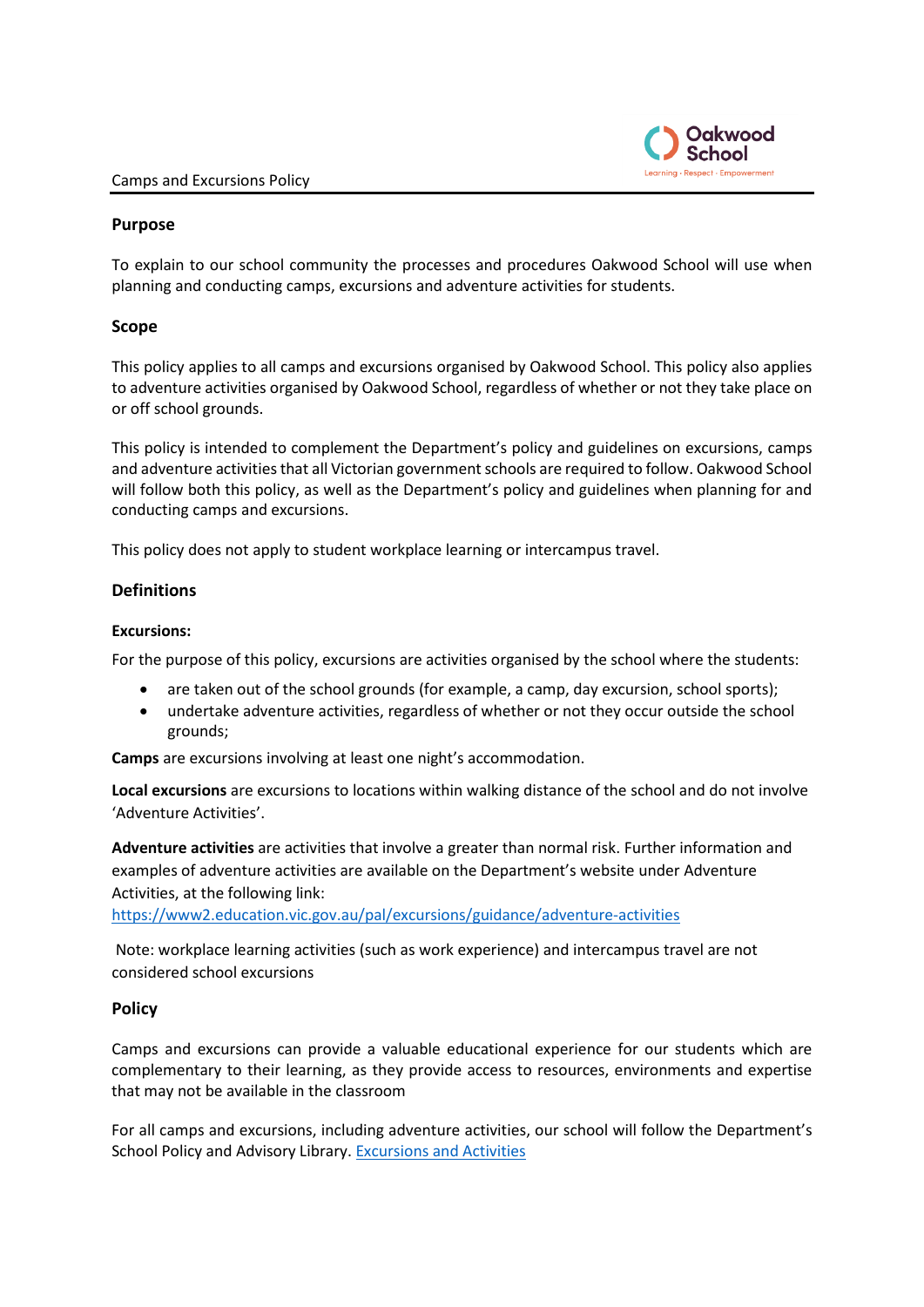## Planning process for camps and excursions

All camps and excursions will comply with Department planning requirements.

Part of this planning process includes conducting risk assessments, to ensure that reasonable steps are taken to minimise the risks associated with each proposed camp or excursion. Oakwood School's risk assessment will include consideration of arrangements for supervision of students and consideration of the risk of bushfire activity in the excursion location. In the event of a Code Red Day being announced, excursions or camp activities in effected locations will be cancelled or rescheduled. Planning will also cover arrangements for cancelling, recalling or altering the camp or excursion for any other reason.

Oakwood School is committed to ensuring students with additional needs are provided with an inclusive camps and excursions program and will work with families during the planning stage, as needed, to support all students' attendance and participation in camp and excursion activities.

In cases where a camp or excursion involves a particular class or year level group, the Organising Teacher will ensure that there is an alternative educational program available and appropriate supervision for those students not attending the camp or excursion.

## Supervision

Oakwood School follows the Department's guidelines in relation to supervision of students during excursions and camps.

All excursion staff (including parent volunteers) will be familiar with supervision requirements and the specific procedures for dealing with emergencies on each camp and excursion.

All school staff will be aware that they retain overall responsibility for the supervision and care of students throughout all camps and excursions (including adventure activities), regardless of whether or not external providers are managing the activity.

## **Parent volunteers**

Parents may be invited to assist with camps and excursions. School staff will notify parents/carers of any costs associated with attending. School staff are in charge of camps and excursions and parent/carer volunteers are expected to follow teachers' instructions. When deciding which parents/carers will attend, the Organising Teacher will take into account: any valuable skills the parents/carers have to offer (e.g. bus licence, first aid etc.) and the special needs of particular students.

## Volunteer and external provider checks

Oakwood School is committed to implementing and following practices that protect the safety and wellbeing of children and our staff and volunteers. All volunteers and external providers are required to undergo National Working with Children Check. A register of all volunteers and external providers Working with Children Check expiration dates is kept up to date on the school intranet and in hard copy in the Administration Office.

Our practices are designed to ensure that Oakwood School's volunteers and external providers are suitable to work with children and are well placed to make a positive contribution to our school community.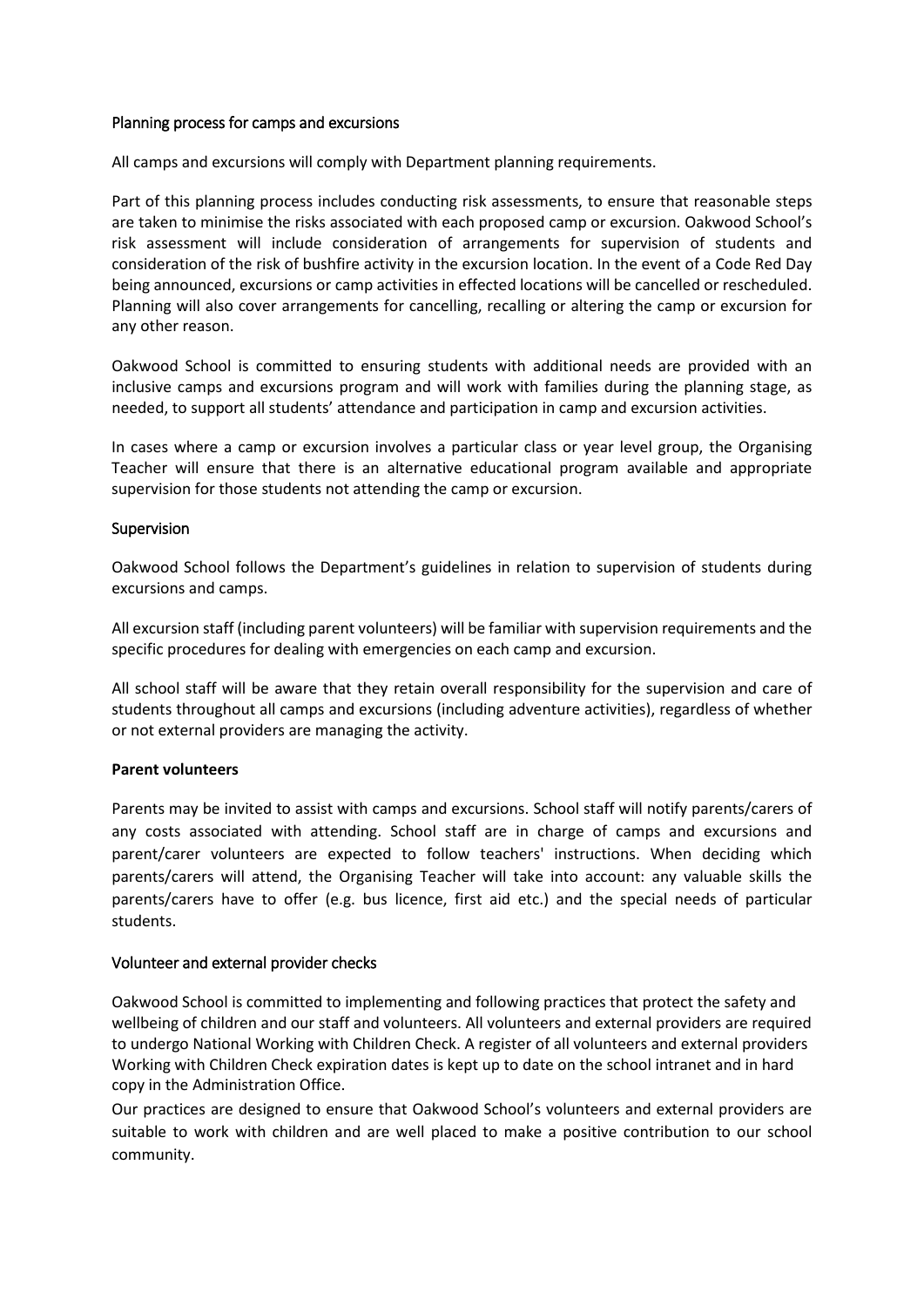## Parent/carer consent

For all camps and excursions, Oakwood School will provide parents/carers with a specific consent form outlining the details of the proposed activity. Parents/carers are encouraged to contact the school to discuss any questions or concerns that they or their child may have with a proposed camp or excursion. Consent forms will need to be lodged at the school office by the due date in order for the student to participate in the camp or excursion.

## Cost of camps and excursions, refunds and support

Most camps and excursions provided by Oakwood School enhance and broaden the schooling experience of our students but are not a mandatory component of our curriculum. These activities are provided on a user-pays basis in accordance with the Department's Parent Payments Policy.

Consent forms will have clearly stated payment amounts and finalisations dates, and families will be given sufficient time to make payments.

Students who have not finalised payment by the required date for camps and excursions provided on a user pays basis will not be able to attend unless the Principal determines exceptional circumstances apply.

Where a camp or excursion is provided as part of the standard curriculum requirements, parents may be invited to make a voluntary contribution but all students will be able to attend regardless of whether their parents contribute.

## **Financial Help for Families**

Oakwood School will make all efforts to ensure that students are not excluded for financial reasons. Families experiencing financial difficulty are invited to discuss alternative payment arrangements with the Business Manager/Principal/Organising Teacher. The Business Manager/Principal/Organising Teacher can also discuss family eligibility for the Department's Camps, Sports and Excursions Fund (CSEF), which provides payments for eligible students to attend school activities, including camps and excursions. Applications for the CSEF are open to families holding a valid means-tested concession card or temporary foster parents and are facilitated by the school. Further information about the CSEF and the application form are available a[t Camps, Sports and Excursions Fund.](https://www2.education.vic.gov.au/pal/camps-sports-and-excursions-fund/policy)

## **Refunds**

If a camp or excursion is cancelled or altered by the school, or a student is no longer able to attend part or all of the camp or excursion, our school will consider requests for partial or full refunds of payments made by parents/carers on a case-by-case basis taking into account the individual circumstances. Generally we will not be able to refund payments made for costs that have already been paid where those funds have already been transferred or committed to a third party and no refund is available to the school. Where possible, we will provide information about refunds to parents/carers at the time of payment.

## Student health

Parents and carers need to ensure the school has up-to-date student health information prior to camps and excursions. A member of staff will be appointed with responsibility for the health needs of the students for each camp/excursion. Teachers will administer any medication provided according to our *Medication* policy and the student's signed *Medication Authority Form*. To meet the school's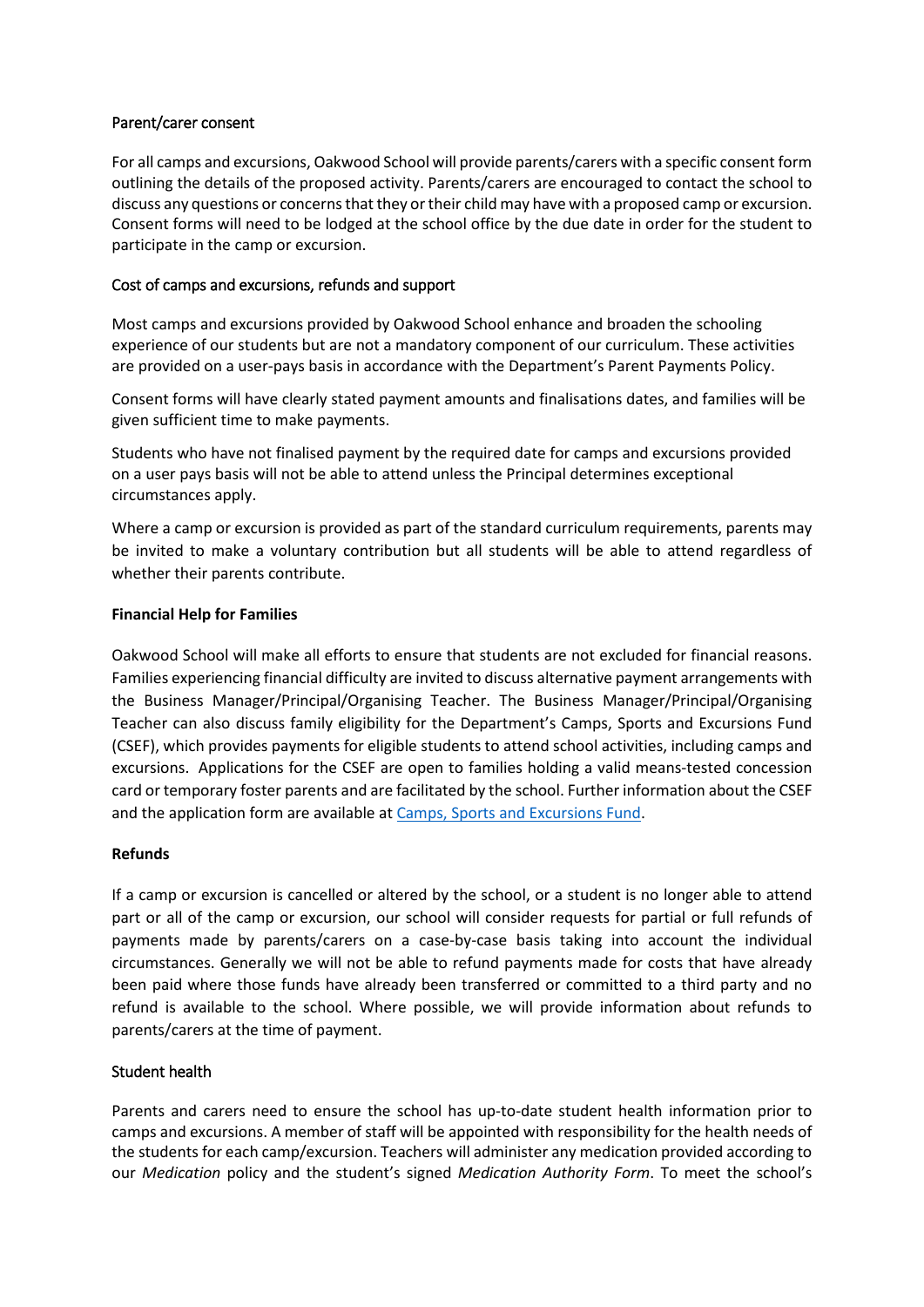obligations relating to safety, a first aid kit and mobile phone will be taken by teachers on all camps and excursions.

It is the responsibility of parents and carers to ensure their child/children are in good health when attending excursions and camps. If a student becomes ill during a camp and is not able to continue at camp it is the parent/carer's responsibility to collect them and cover any associated costs. If the Principal approves a student joining a camp late, transport to the camp is the parent/carer's responsibility.

## Behaviour expectations

Students participating in camps and excursions are required to cooperate and display appropriate behaviour to ensure the camp or excursion is a safe, positive and educational experience for all students involved.

Parents/carers will be notified if their child is in danger of losing the privilege to participate in an excursion or camp due to behaviour that does not meet the standards of behaviour set out in the school's *Student Wellbeing and Engagement Policy,* the *Student Code of Conduct* or *Bullying Prevention Policy*. The decision to exclude a student will be made by the Principal or Assistant Principal, in consultation with the Organising Teacher. Both the parent/carer and the student will be informed of this decision prior to the camp or excursion.

If on a camp or excursion the Teacher in Charge considers an individual student's behaviour does not meet required standards, then the Principal or their nominee may determine that a student should return home during the camp or excursion. In these circumstances the parent/carer is responsible for the collection of the student and any costs associated with this.

Disciplinary measures apply to students on camps and excursions consistent with our school's *Student Wellbeing and Engagement Policy, Student Code of Conduct* and *Bullying Prevention Policy*.

## Electronic Devices

Students will be permitted to bring electronic devices (such as iPads, iPods, mobile phones) but these may only be used during times set by the Teacher in Charge. Students are responsible for the care of any personal electronic device brought to a camp or excursions and the school will not be responsible for lost or damaged devices.

## Food

Students are not permitted to bring their own supply of food items to camps and excursions unless the item is medically indicated and discussed with the Organising Teacher, or included as an item on the clothing and equipment list for that camp or excursion.

#### Accident and Ambulance Cover

Any costs associated with student injury rest with parents/carers unless the Department is liable in negligence (liability is not automatic).

Unless otherwise indicated, Oakwood School and the Department do not provide student accident or ambulance cover. Parents/carers may wish to obtain student accident insurance cover and/or ambulance cover, depending on their health insurance arrangements and any other personal considerations.